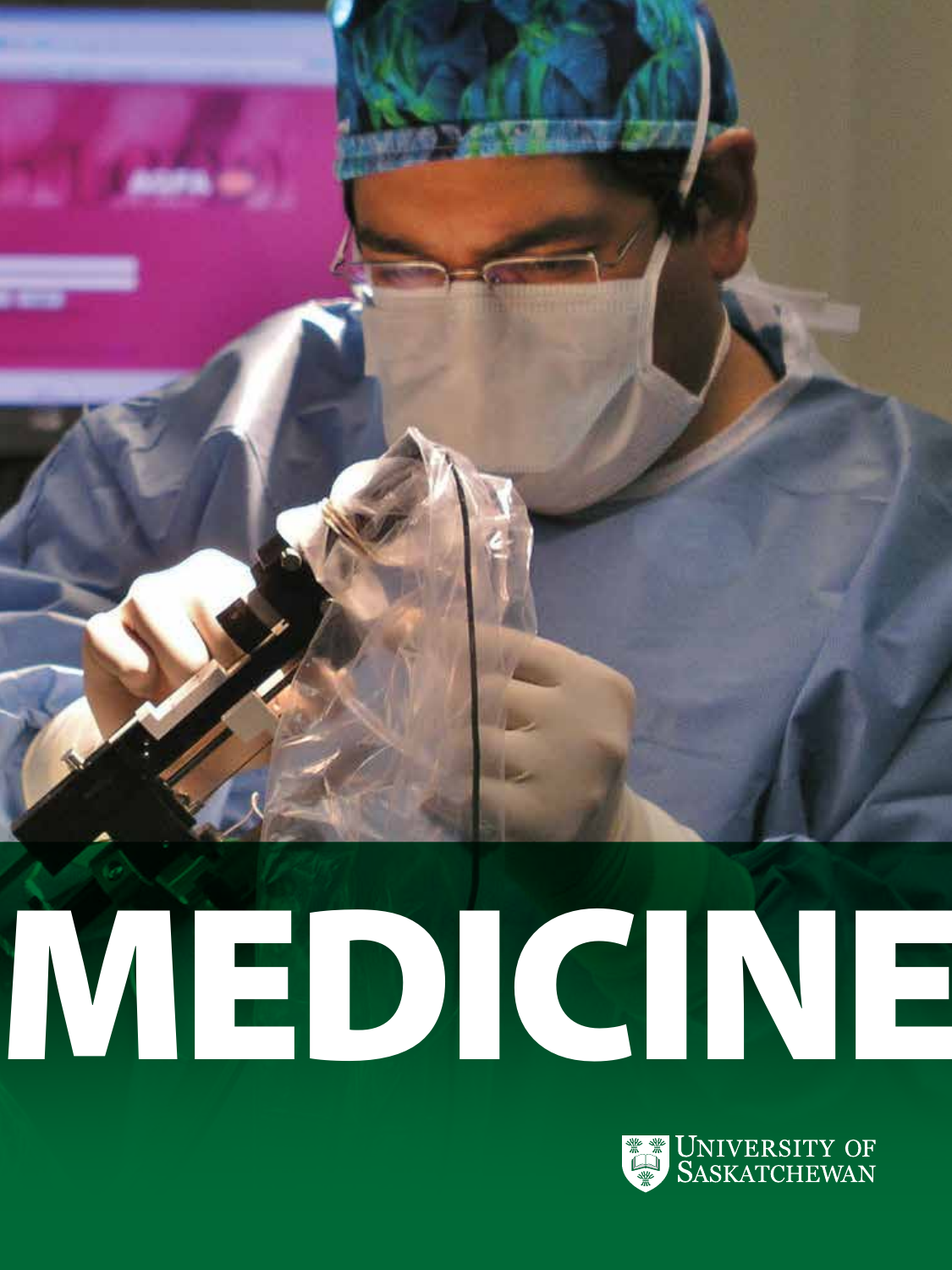### INTERESTED IN MEDICINE?



### **The College of Medicine: A provincial resource**

The College of Medicine serves the people of Saskatchewan by producing outstanding clinical practitioners, generating new knowledge and facilitating improved patient outcomes.

Originally founded as the School of Medical Sciences and located in the University Greenhouse in 1926, the College of Medicine at the University of Saskatchewan has come a long way from its humble beginnings. Today the College of Medicine has a full range of academic programming, including the School of Rehabilitation Science and the Division of Biomedical Sciences.

The college has a strong model of distributed medical education, where students have the opportunity to learn and train in multiple sites across Saskatchewan. While the vast majority of pre-clerkship education (first two years) occurs at the Saskatoon and Regina campuses, clerkship education is also delivered in Prince Albert and at our longitudinal clerkship sites in Estevan, La Ronge, Meadow Lake and Melfort.

The College of Medicine is committed to increasing the number of Indigenous physicians in Canada and has developed programs and initiatives to encourage and support Indigenous students, including the Indigenous Admissions Pathway, Indigenous Student Mentorship Program, Pre-Admission Workshop and Pathways Support for Indigenous Students to Pursue Medicine.

For more information about the Indigenous Admissions Pathway, visit: **[medicine.usask.ca/students/](https://medicine.usask.ca/students/undergraduate/indigenous-admissions.php) undergraduate/indigenousadmissions.php**.

For more information about the College of Medicine, visit: **[medicine.usask.ca](https://medicine.usask.ca/)**.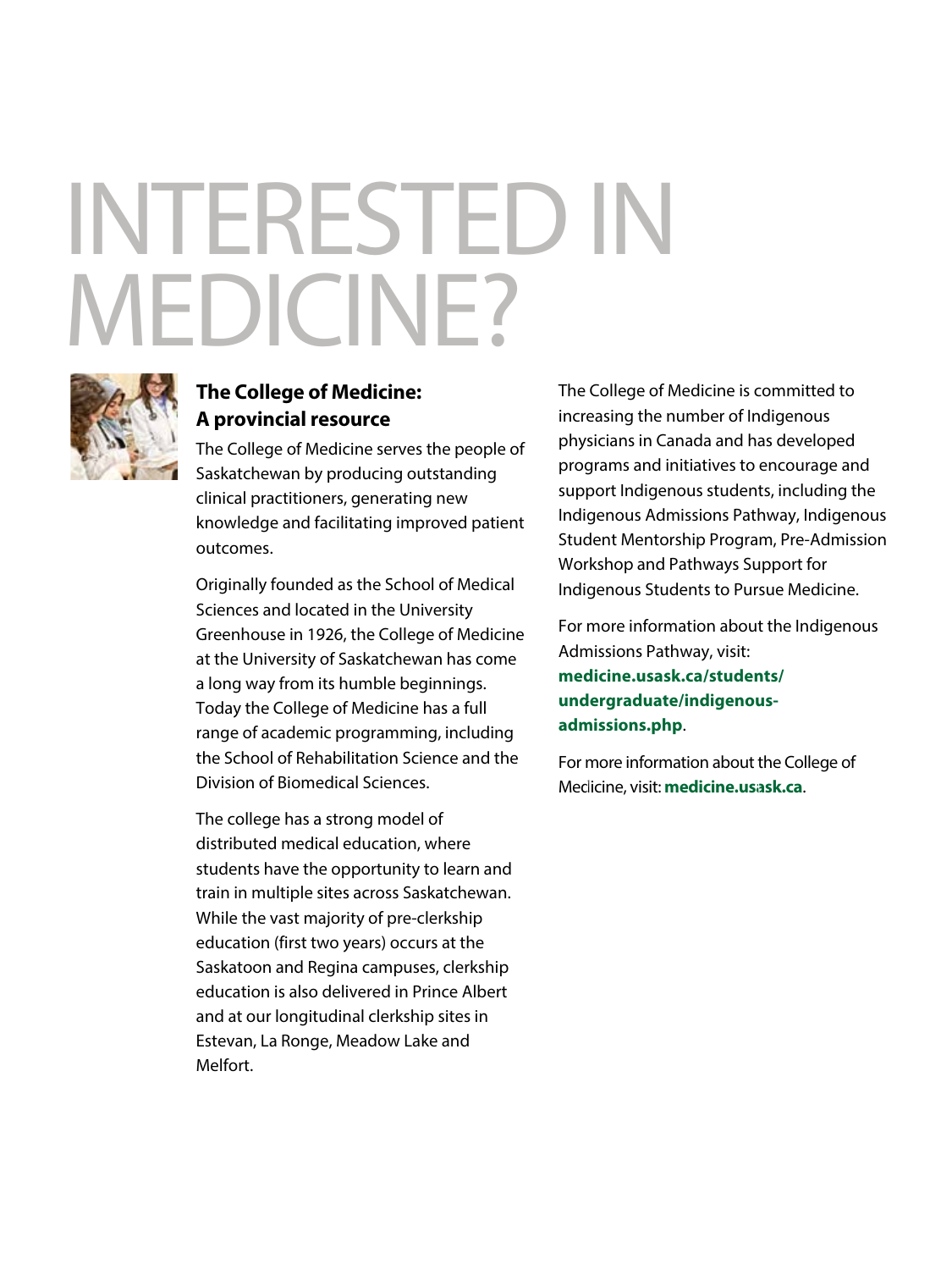Ivar Mendez, MD Unified Head Department of Surgery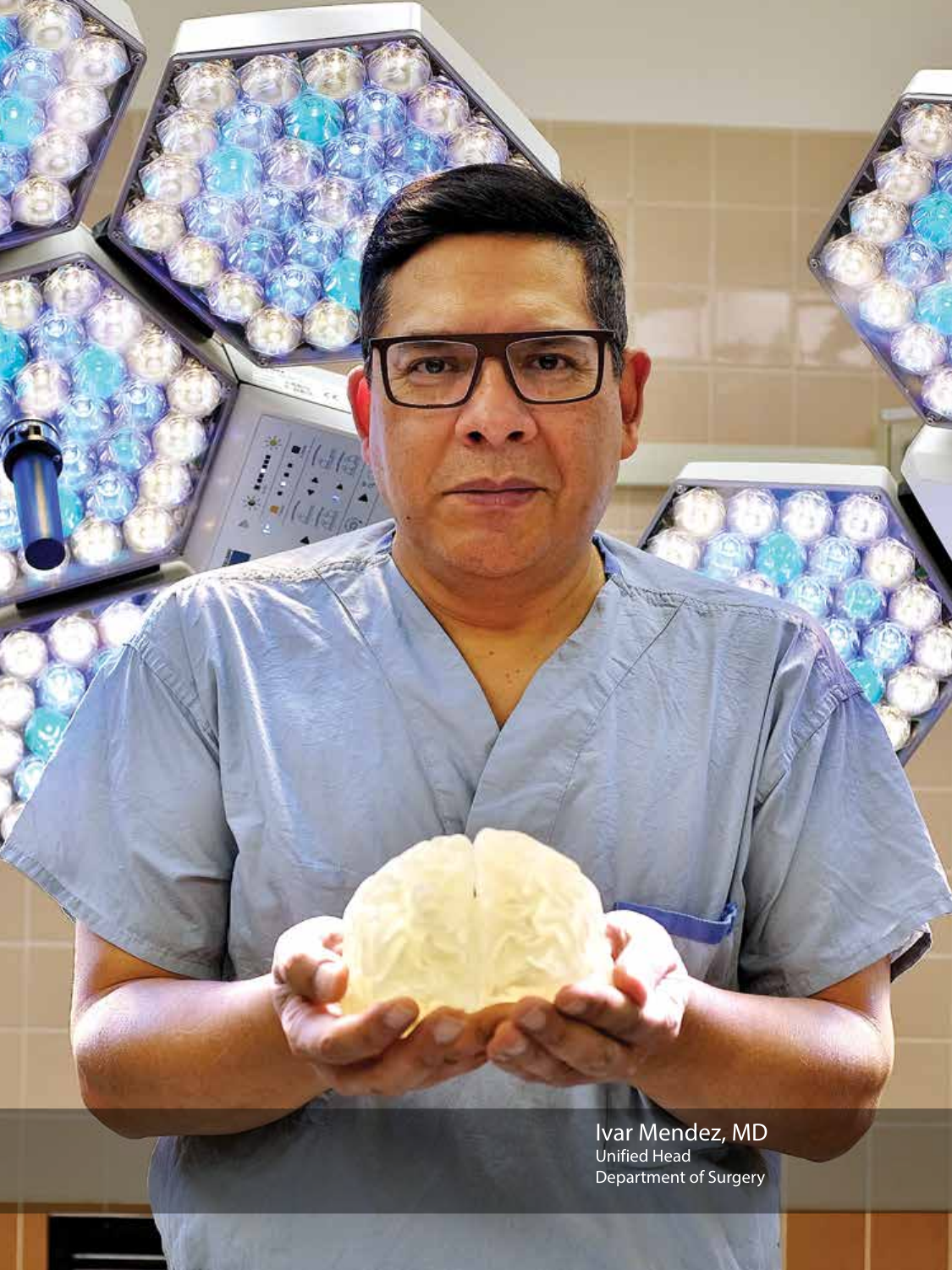### OUR CAREER **OPTIONS**

The College of Medicine administers a four-year accredited undergraduate medical education program. The Doctor of Medicine (MD) program is designed to ensure our students graduate with a common foundation of knowledge, skills, values and attitudes. Upon completion of undergraduate medical education, students are wellprepared for further training in primary or specialty care areas, leading to careers in many diverse fields. Some of the fields are the following:

- Anesthesiology
- Cardiology
- Child and Adolescent Psychiatry
- **E** Clinical Investigation
- **Emergency Medicine**
- Family Medicine
- General Internal Medicine
- General Pathology





- General Surgery
- Internal Medicine
- Medical Imaging
- Nephrology
- **E** Neurology
- Neurosurgery
- Obstetrics and Gynecology
- Ophthalmology
- Orthopedic Surgery
- Pediatrics
- ¡ Physical Medicine and Rehabilitation
- Public Health and Preventive Medicine
- Psychiatry
- **Respiratory Medicine**
- Rheumatology





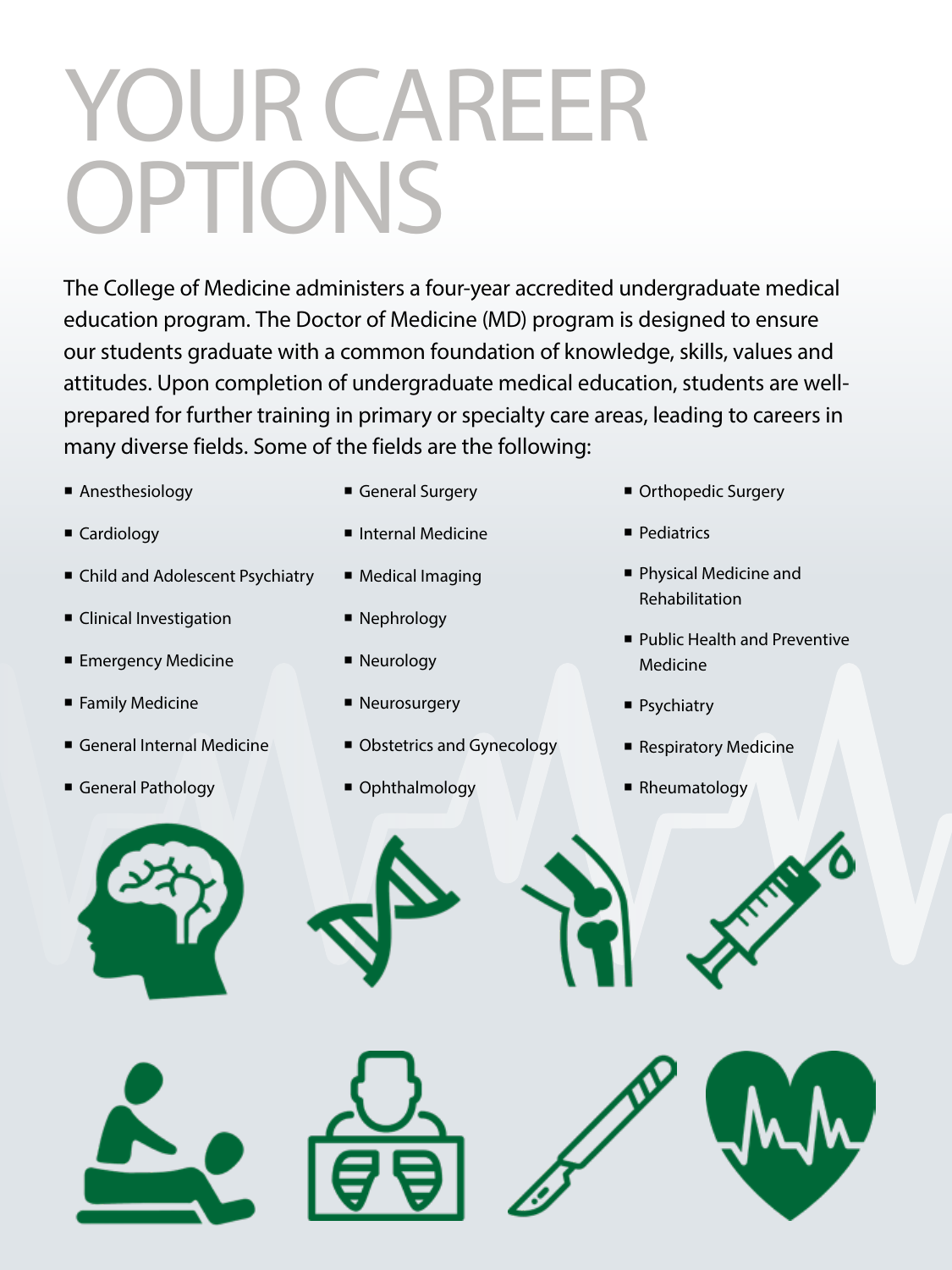Medical students in the Clinical Learning Resource Centre (CLRC)

**UP** 

**Which**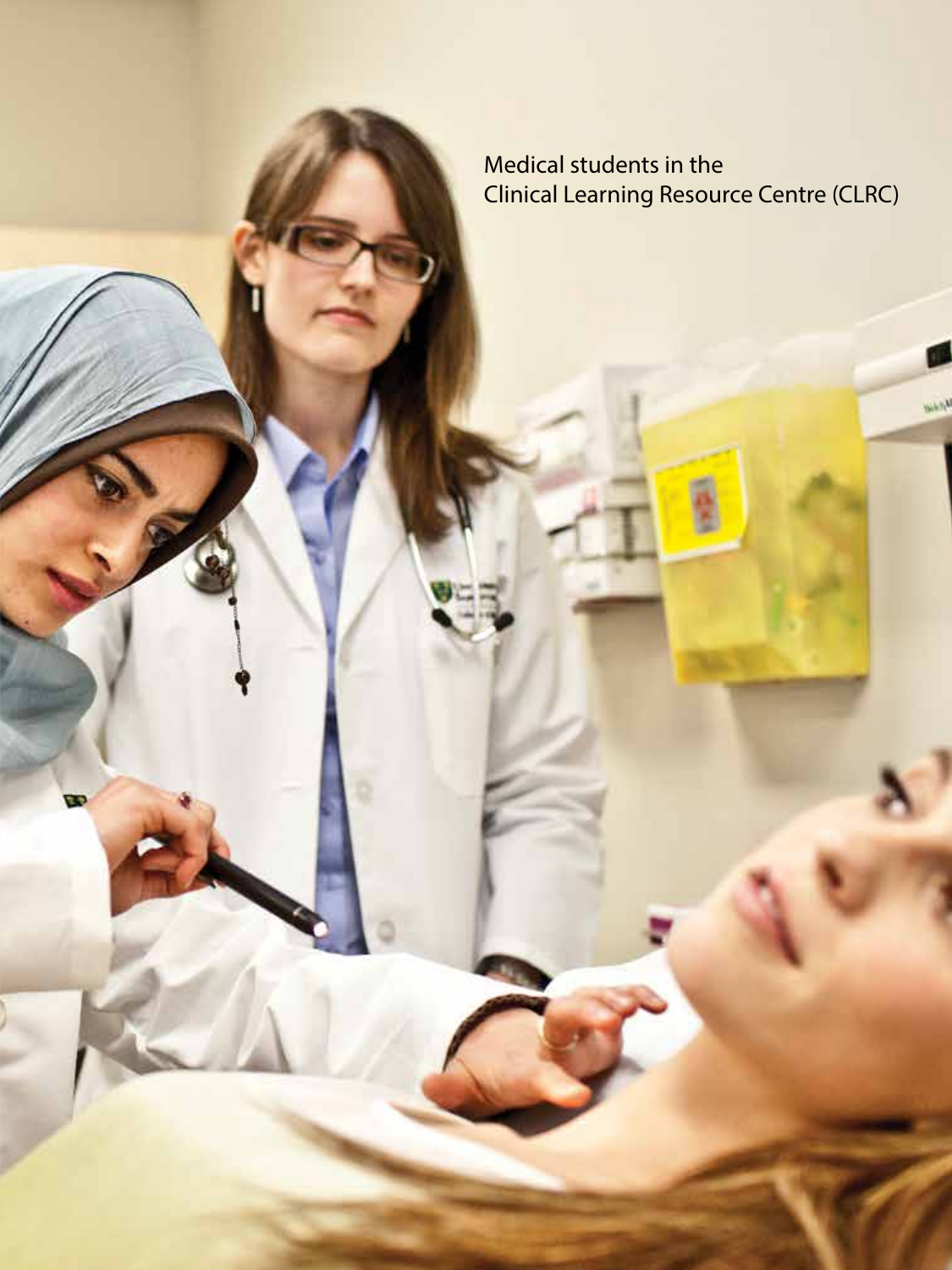## UR PROGRAMS



### **DOCTOR OF MEDICINE (MD) DEGREE**

The undergraduate medical education program is a fully accredited four-year program leading to the Doctor of Medicine (MD) degree. After earning the MD degree, you are eligible to apply for postgraduate training in the discipline of your choice.

The College of Medicine admits 100 first-year students each year and has 120 seats available for postgraduate trainees. Ten per cent of first-year spaces are reserved for Indigenous students. Applicants must hold a four-year baccalaureate degree in any discipline from a college or university of acceptable standing.

The College of Medicine is one of Canada's smallest medical schools, opening up opportunities to build relationships with your classmates and network with faculty, physicians, and staff.

All four years of the MD program are offered at both the Regina and Saskatoon campuses. During the admissions process, successful applicants will be required to designate their preferred campus. In addition to the Saskatoon and Regina campuses, there is an instructional site in Prince Albert and four distributed sites at smaller centres around the province.



### **Years one and two**

The first two years of medical education are called pre-clerkship. Students learn basic sciences and how to apply that learning in clinical conditions. They learn how to take medical histories and perform physical exams, first on standardized patients and then on real patients. At the same time, they are introduced to the factors that can affect patients' health and how they function in society. Students have the opportunity to participate in research and earn Global Health Certification.



### **Years three and four**

After pre-clerkship comes clerkship. During year three, which is the first year of clerkship, students put into practice what they have learned. They participate in clinical rotations and provide patient care, both in hospital and in outpatient clinics. Clinical experiences occur in Saskatoon, Regina and Prince Albert, in addition to rural and remote Saskatchewan communities. In year four, students have further opportunities to experience different fields of medicine by participating in electives in Saskatchewan and at other medical schools throughout Canada. This prepares them for choosing a residency program at the end of year four.



### **Residency**

After medical school, graduates enter into a residency program. The College of Medicine offers residency programs in a variety of specialties. Residency training varies from two years for certification by the College of Family Physicians of Canada to four to six years for certification by the Royal College of Physicians and Surgeons of Canada. Following successful completion of residency, residents enter into independent medical practice.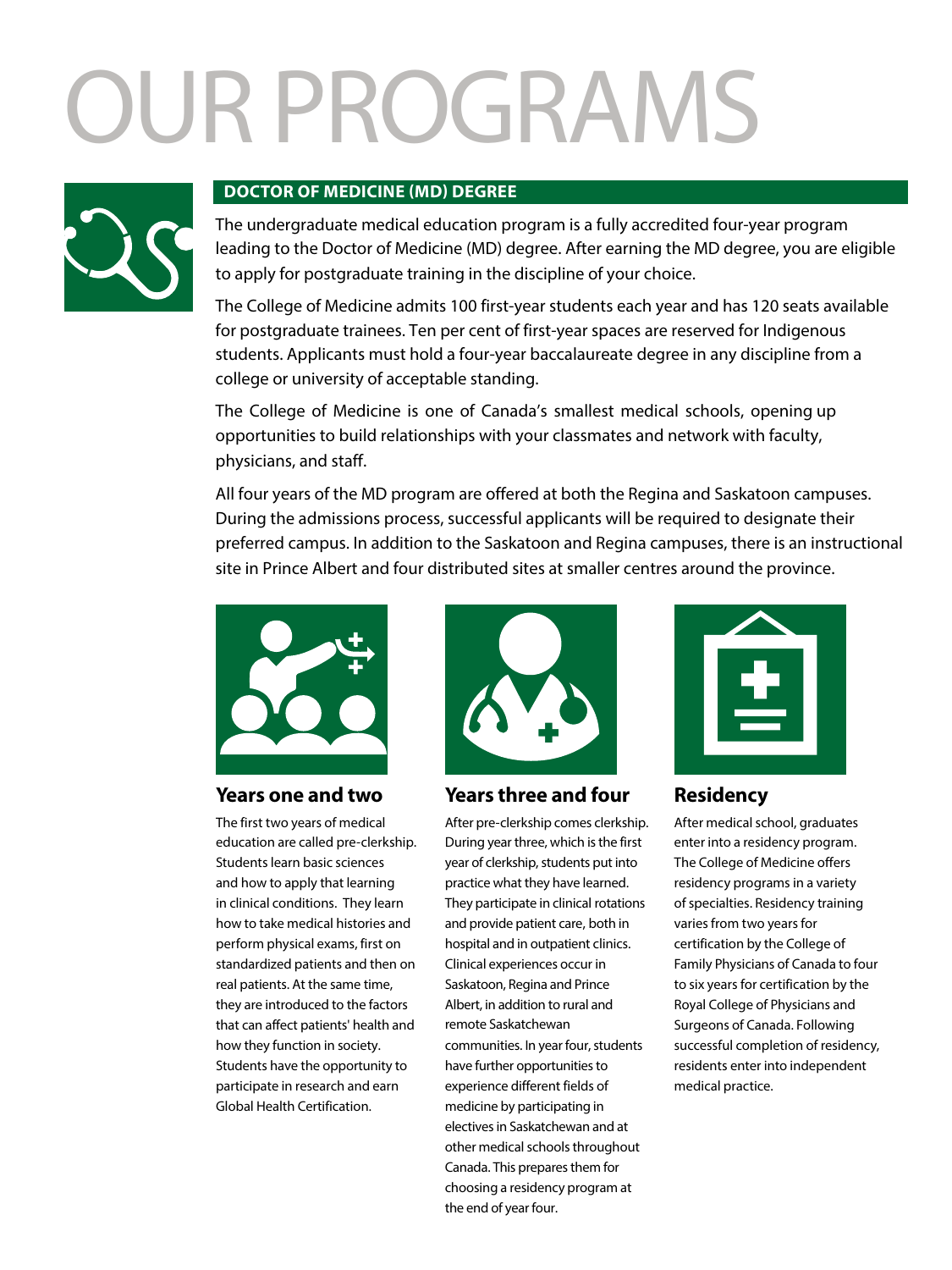

### **BIOMEDICAL SCIENCES**

The Division of Biomedical Sciences in the College of Medicine offers undergraduate three-year, four-year and four-year honours Bachelor of Science in Biomedical Science (B.Sc. (BSMC)) degree programs through the College of Arts and Science in the following disciplines:

- ¡ **Biochemistry, Microbiology and Immunology**
- **Biomedical Foundations**
- Biomedical Neuroscience
- **Cellular, Physiological, and Pharmacological Sciences**
- Interdisciplinary Biomedical Sciences

Students in these B.Sc. (BMSC) follow a common course curriculum, the Biomedical Sciences core platform, during their first two years of study. The BMSC core provides a broad introductory exposure to cell biology, biochemistry, microbiology, physiology and pharmacology from which students can specialize in the third and/or fourth-year of study. The B.Sc. (BMSC) is also an excellent entry point for students intending to apply for admission into professional programs such as medicine, dentistry, pharmacy, nursing, optometry or veterinary medicine. For information about admission to the College of Arts and Science, visit: **admissions.usask.ca**.

### **POSTGRADUATE MEDICAL TRAINING PROGRAMS**

Once you graduate with your MD, the College of Medicine offers residency training leading to certification by the Royal College of Physicians and Surgeons of Canada or the College of Family Physicians of Canada. Admission to these programs is through the Canadian Resident Matching Service (CaRMS).

### **MASTER OF PHYSICAL THERAPY**

The College of Medicine is also home to the School of Rehabilitation Science, which administers the Master of Physical Therapy (MPT) degree program.

As this is a Master's degree program, applicants to the School of Rehabilitation Science must hold a four-year baccalaureate degree in any discipline from a college or university of acceptable standing.

For information about admission to the School of Rehabilitation Science visit: **[rehabscience.usask.ca/mpt-admission.php](https://rehabscience.usask.ca/mpt-admission.php)**.

### **MAKING THE LINKS - CERTIFICATE IN GLOBAL HEALTH**

Making the Links–Certificate in Global Health is a unique interprofesssional certificate program for health science students. The program combines academic courses with intense urban-based service learning experiences in urban underserved community clinics, as well as rural, remote and Indigenous communities in northern Saskatchewan and international communities.

The content of the program focuses on health equity, social accountability and advocacy, and global citizenship required to meet the needs of populations which have been historically marginalized by oppressive policies. The content explores the structural drivers of health inequity and the impacts on lived experience of people.

Rich in interactive, experiential, and didactic learning opportunities, this was the first undergraduate certificate in global health in Canada.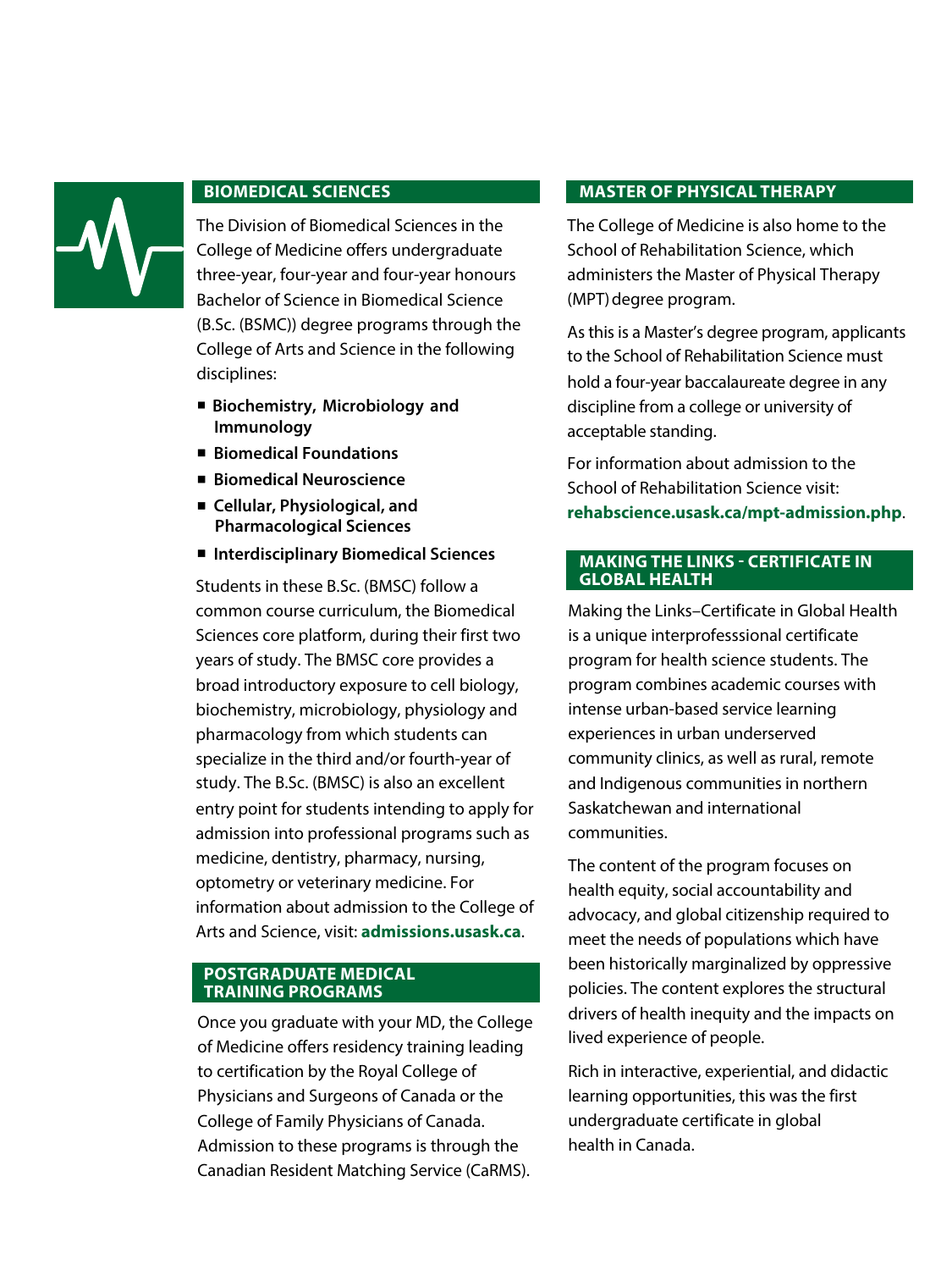### YOUR USASK EXPERIENCE



### **Our campuses**

The Saskatoon campus is housed in the Health Sciences Building at the University of Saskatchewan, which provides state-of-theart educational support and research facilities, including the Clinical Learning Resource Centre. The campus is directly adjacent to Royal University Hospital and Jim Pattison Children's Hospital.

Our Regina campus offers learners a closeknit community and a hands-on approach to teaching and learning. The campus is located at the Regina General Hospital (RGH), which houses multiple facilities, including the Health Sciences Learning and Resource Centre, and the Dilawri Simulation Centre.

The Prince Albert (PA) instructional site at the Victoria Hospital hosts a small number of Year 3 and 4 students for clerkship. In addition to inpatient and outpatient experiences, PA learners will experience firsthand exposure to trauma, Indigenous health, public health, addictions medicine and prison health.

### **Excellence in care**

The College of Medicine is committed to incorporating social accountability to direct its clinical activity, advocacy, research and education (CARE) and training activities towards the priority health concerns of local, regional, national and international communities. The college supports a number of programs and initiatives that address community health needs, including Indigenous health, primary health care, urban and rural underserved areas, gender and equity, eco-health, immigrant and refugee health and global health.

### **Electives in Indigenous health**

Electives in Indigenous health that blend Indigenous and western knowledge are available in year four. These electives give you the opportunity to work in urban or rural settings with knowledge keepers, community members, and clinicians, pending availability at elective sites. You may also go off-site to assist in clinical care in surrounding First Nations communities.

### **Pre-Med Club**

The goal of the Pre-Med Club at the University of Saskatchewan is to help students prepare for all aspects of medical school applications. They offer a range of preparatory and informative sessions such as mock MCATs, MCAT info sessions, multiple mini interview (MMI) prep groups, a mock MMI, a medical school applications crash course, a volunteer opportunities info session and much more. Membership also gains students a discount with one of the club's partner MCAT prep companies. To learn more, the U of S Pre-Med Club is active on Facebook.

### **Student groups**

Our college has an exceptionally active student body with leadership from the Student Medical Society of Saskatchewan (SMSS). Some examples of other diverse student groups include:

- wicihowin/Indigenous Rural and Remote Health Group
- **Living Well: Physician Wellness Initiative**
- Equity, Diversity and Gender Group
- **[saskmedstudents.com](https://saskmedstudents.com/)**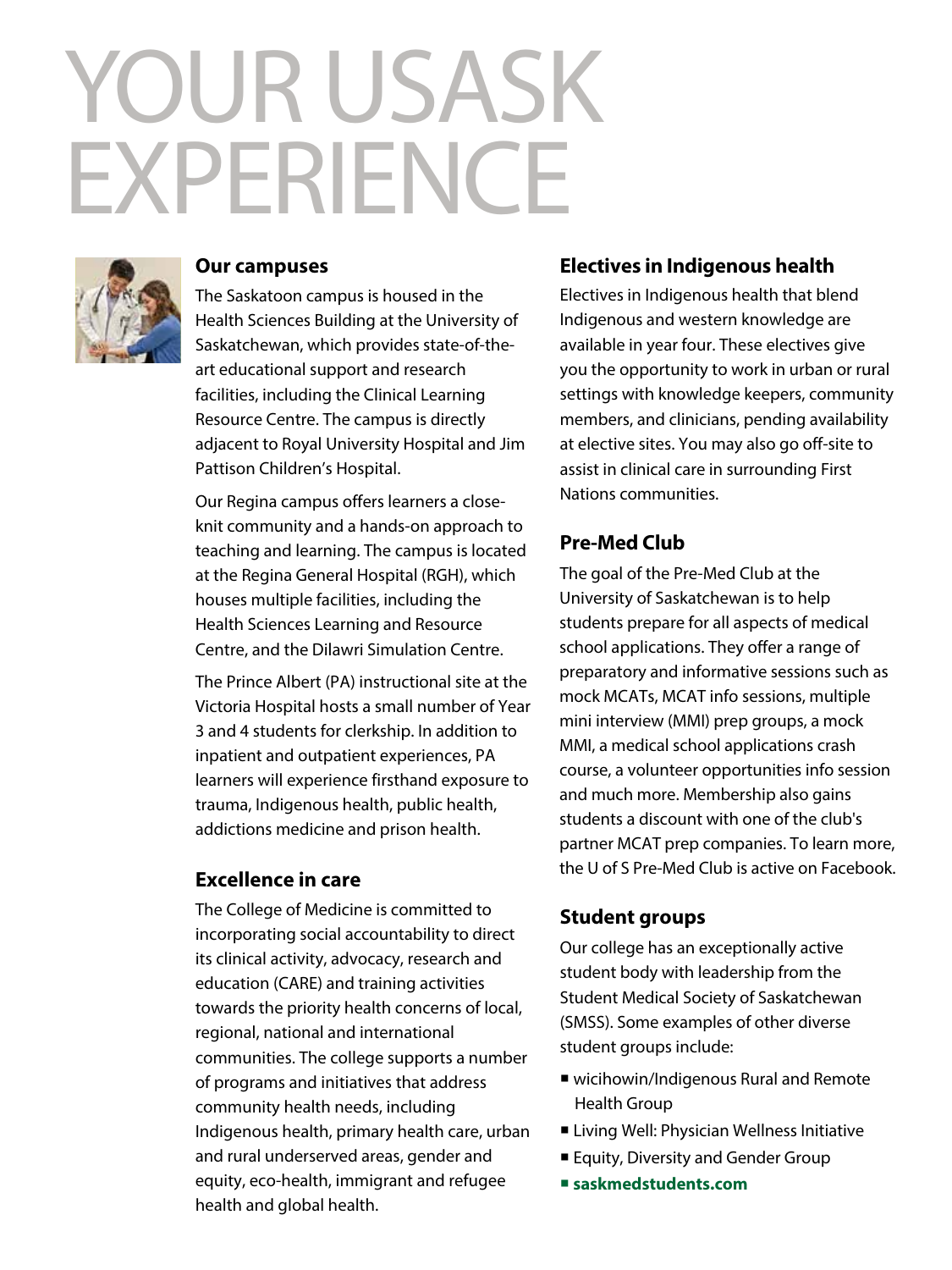

re Lopijos

### wahkotowin Mentorship Program

**The wahkotowin Mentorship Program refers to relationship and kinship. This developing program aims to provide connection and networking between Indigenous medical students, Indigenous alumni, practicing physicians, staff and faculty. We recognize the unique perspectives, experiences, and knowledge Indigenous physicians bring to their practice and want to create a space for relationship building, holistic mentorship, and career development. For more information please contact valerie.arnault@usask.ca**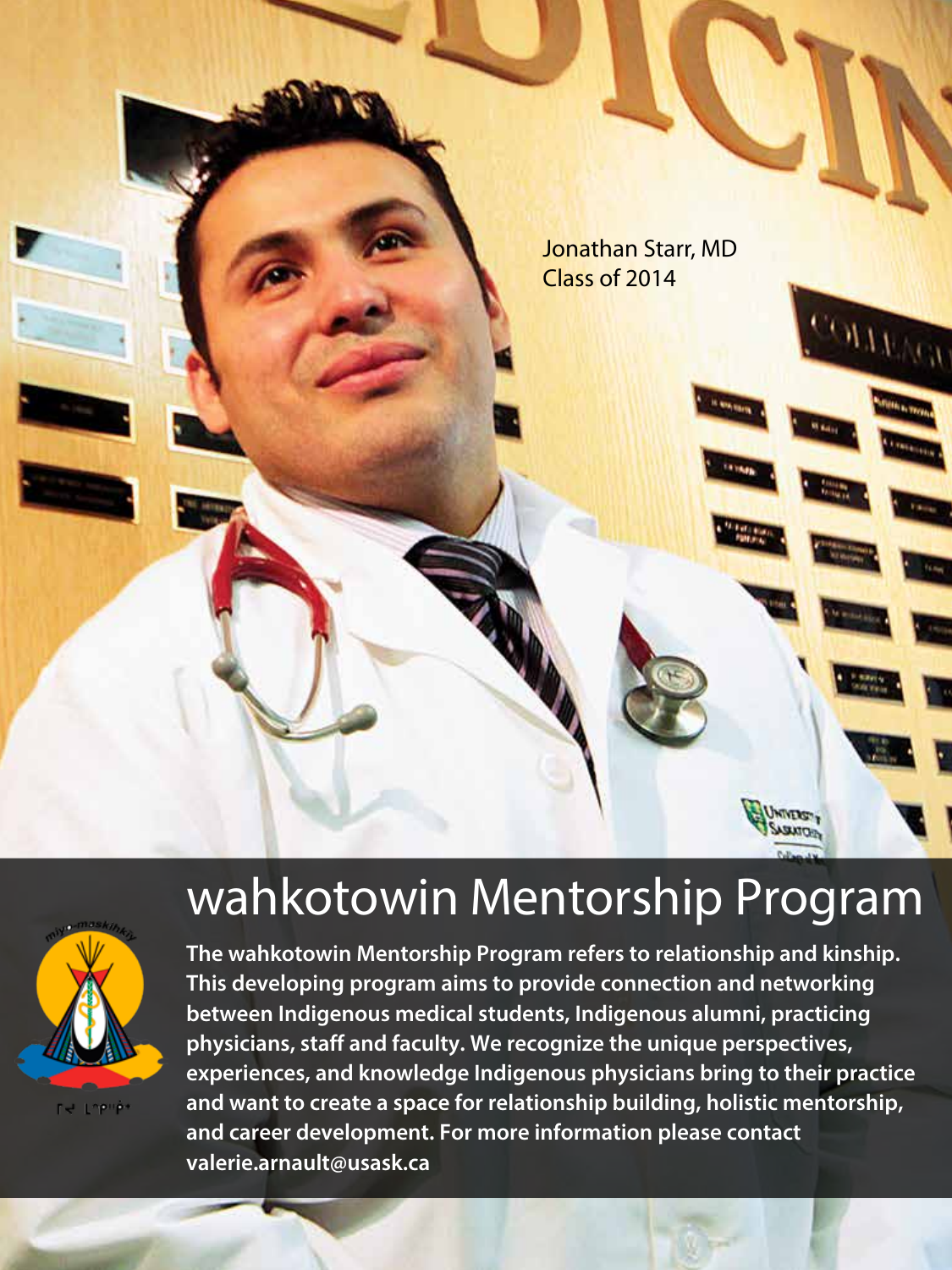### **READ** TO APPLY?



### **Doctor of Medicine (MD) admission overview**

The College of Medicine reserves 95% of the 100 first-year positions for Saskatchewan residents with 10% of the 100 first year seats allocated for self-identified First Nations, Métis and Inuit students.

Students must have completed a four-year baccalaureate degree in any subject area prior to entry into the MD program. Saskatchewan residents must have attained a university academic average (UAA) of 75% while non-Saskatchewan resident applicants must have a UAA of 85% on all courses taken to be considered.

Students will also be required to take the CASPer and Medical College Admission Test (MCAT), as well as complete a multiple mini interview, and provide three references, a criminal record check and up-to-date immunization record.

### **CASPer**

CASPer is an online situational judgement test that assesses applicants for collaboration, communication, empathy, equity, ethics, motivation, problem solving, professionalism, resilience and self awareness.

### **MCAT**

Registration for the MCAT is online and the test must be completed prior to the application deadline.

While prerequisite courses are not mandatory, applicants are strongly encouraged to complete equivalent/similar courses to ensure readiness for the basic undergraduate medical curriculum and to prepare for the MCAT. Recommended courses include introductory biochemistry, chemistry, biology, physics, statistics, sociology and psychology.

### **Multiple mini interview**

The multiple mini interview (MMI) is a series of short, structured interviews used to assess personal traits and qualities in each applicant, including communication skills, maturity, ethical and decision-making abilities, knowledge of the healthcare system, understanding of health determinants in a local or global context, commitment to helping others, nonacademic achievements or desire for studying medicine.

### **References**

Applicants must provide the names of three references who have supervised them either as a research supervisor or have been their immediate supervisor in recent employment or a volunteer role.

**Note:** for the most up-to-date information and admission requirements, visit **[medicine.usask.ca/admissions](https://medicine.usask.ca/admissions)**.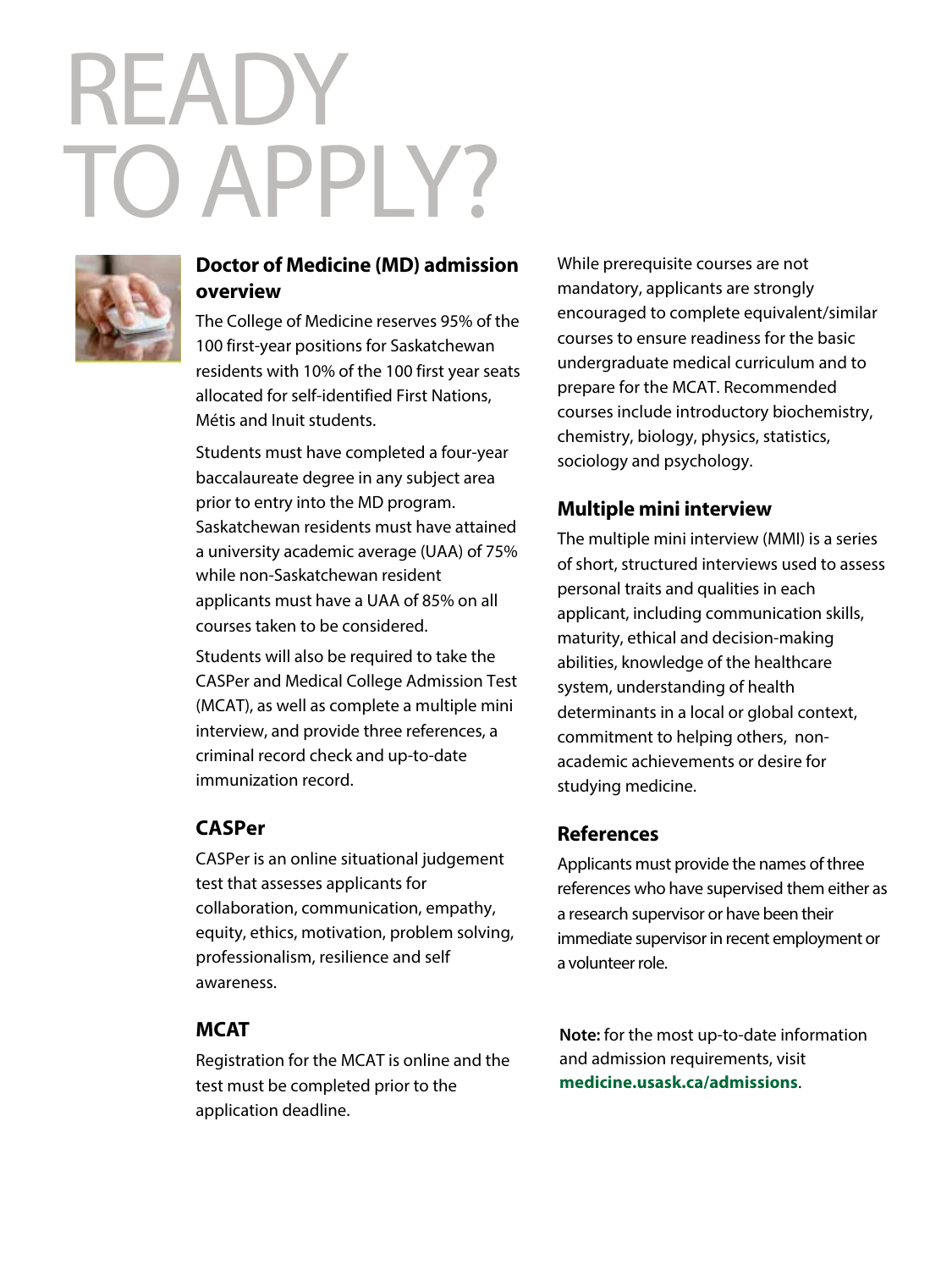